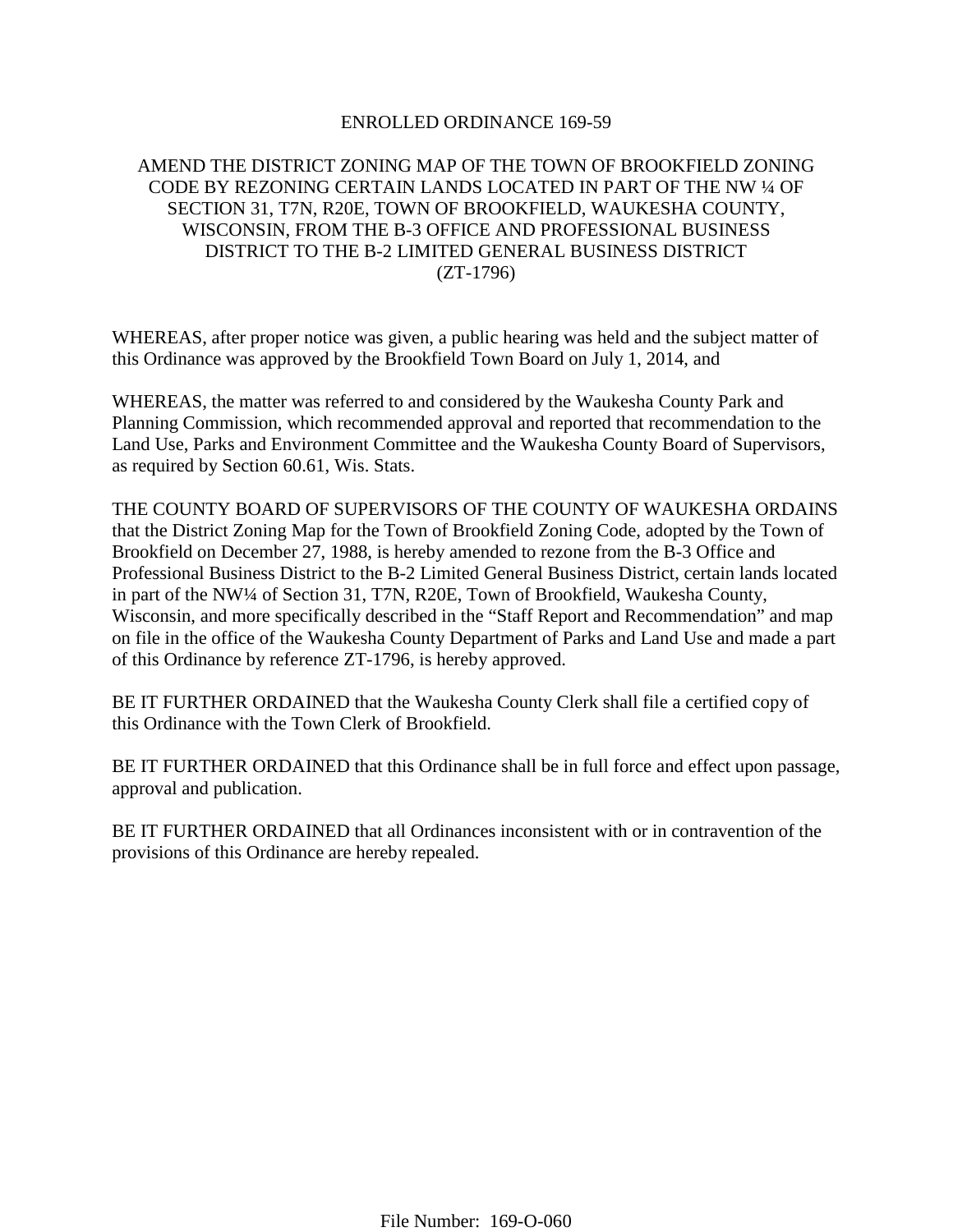AMEND THE DISTRICT ZONING MAP OF THE TOWN OF BROOKFIELD ZONING CODE BY REZONING CERTAIN LANDS LOCATED IN PART OF THE NW 1/4 OF SECTION 31, T7N, R20E, TOWN OF BROOKFIELD, WAUKESHA COUNTY, WISCONSIN, FROM THE B-3 OFFICE AND PROFESSIONAL BUSINESS DISTRICT TO THE B-2 LIMITED GENERAL BUSINESS DISTRICT  $(ZT-1796)$ 

Presented by: Land Use, Parks, and Environment Committee

Pauline T. Jaske, Chair

Jim Batzko Jennifer Grand eith Hammitt Eric Highum Thomas J. Schellinger

The foregoing legislation adopted by the County Board of Supervisors of Waukesha County, Wisconsin, was presented to the County Executive on:

Date: Kathleen Novack, County Clerk

The foregoing legislation adopted by the County Board of Supervisors of Waukesha County, Wisconsin is hereby:

| WISCONSIN, IS REFEDY.<br>Approved: |                          |  |
|------------------------------------|--------------------------|--|
| Vetoed:                            |                          |  |
| Date:                              |                          |  |
|                                    | $\overline{\phantom{a}}$ |  |

Daniel-P. Vrakas, County Executive

169-O-060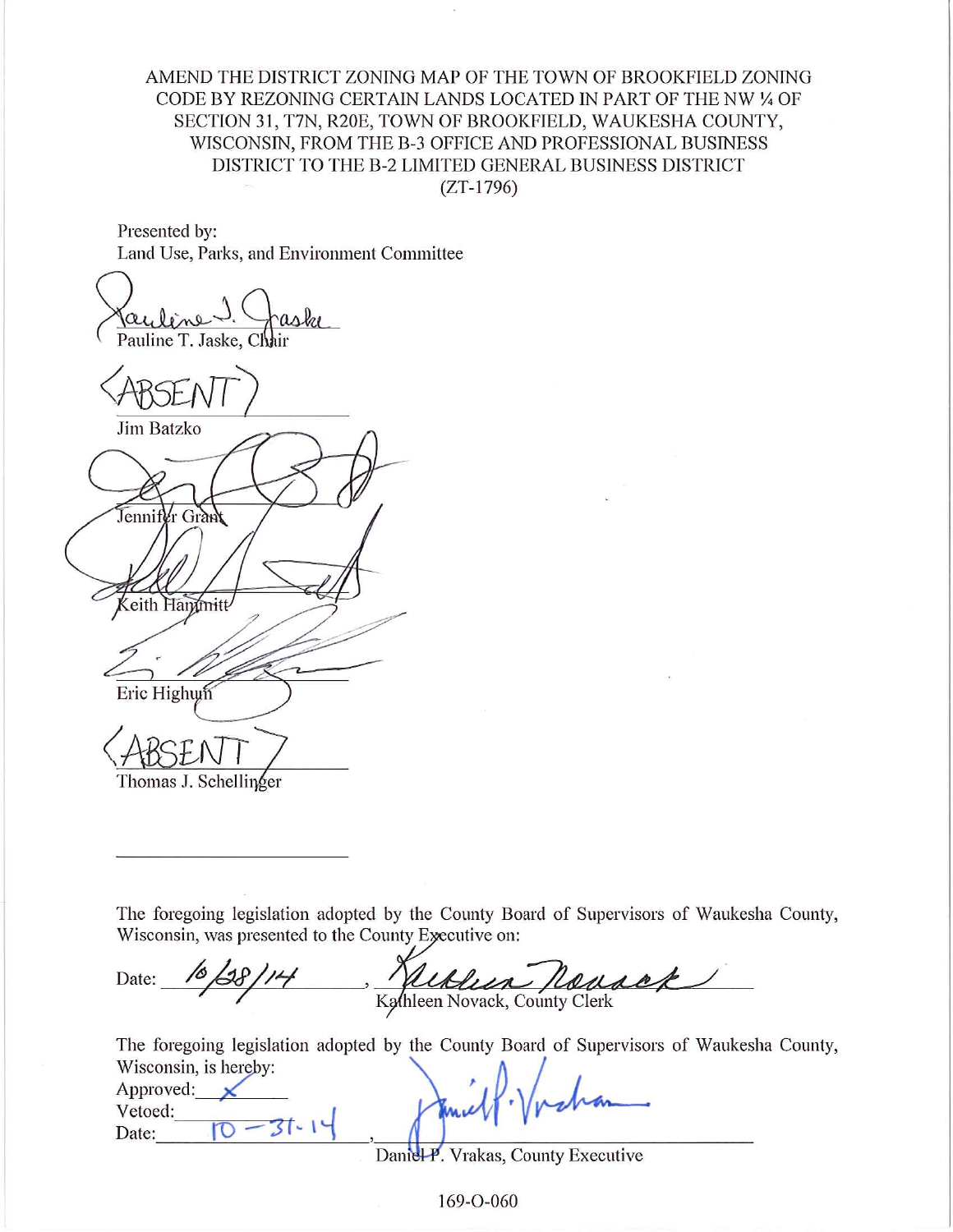The Waukesha County Park and Planning Commission after giving consideration to the subject matter of the Ordinance to amend the Town of Brookfield Zoning Ordinance hereby recommends approval of ZT-1796 (D Roy and Carolyn Williams Trust) in accordance with the attached "Staff Report and Recommendation".

### PARK AND PLANNING COMMISSION

September 18, 2014

James Siepmann, Chairperson

(Absent) Walter Kolb, Vice Chairperson

Richard Morris

Gary Gogdchild

(Absent) William Mitchell

Robert Peregrine

Robert Hamilton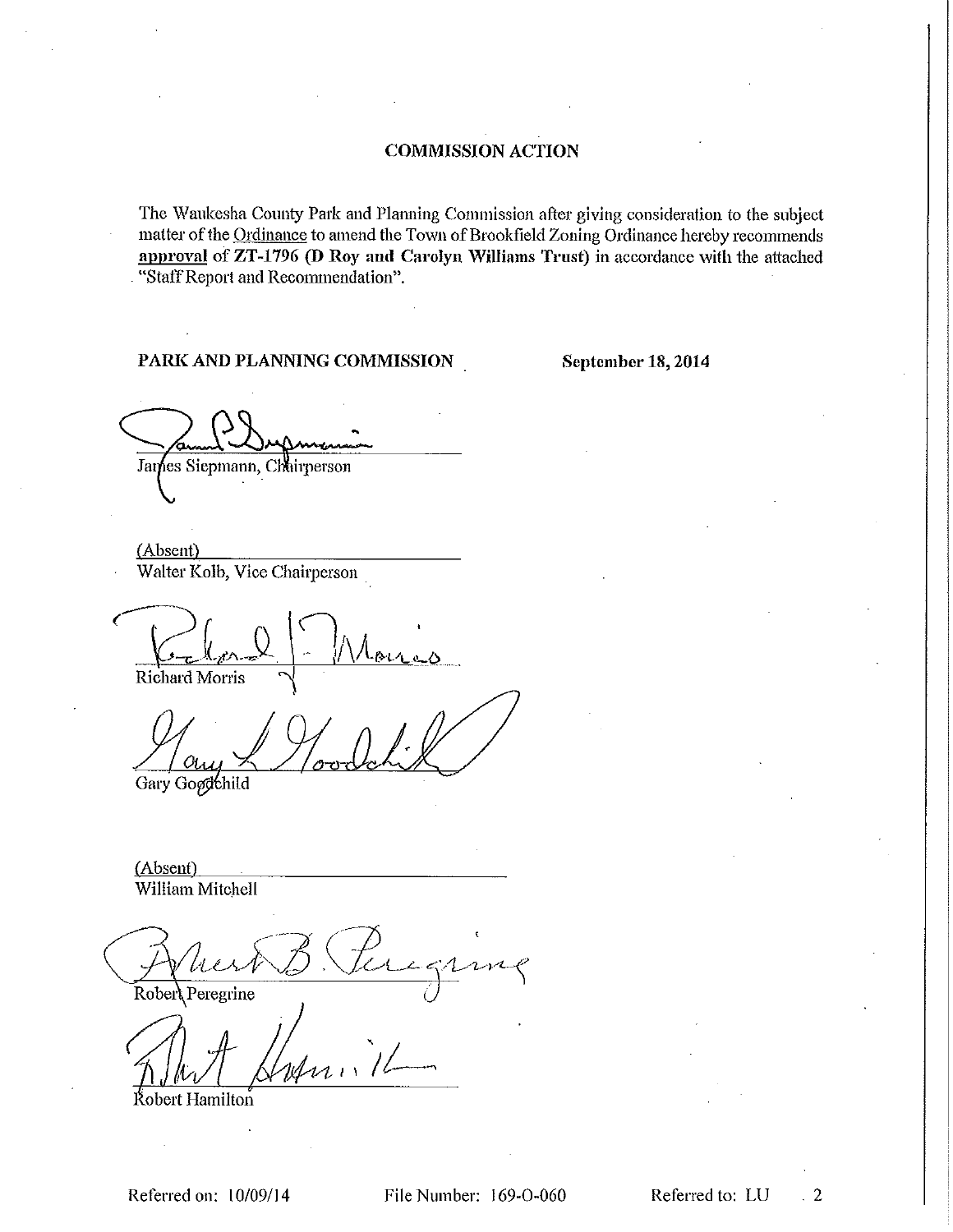# WAUKESHA COUNTY DEPARTMENT OF PARKS AND LAND USE **STAFF REPORT AND RECOMMENDATION** ZONING MAP AMENDMENT

| DATE:               | September 18, 2014                                                                                                        |
|---------------------|---------------------------------------------------------------------------------------------------------------------------|
| <b>FILE NO.:</b>    | ZT 1796                                                                                                                   |
| <b>TAX KEY NO.:</b> | <b>BKFT 1130 043</b>                                                                                                      |
| <b>OWNERS:</b>      | D. Roy and Carolyn Williams Trust<br>c/o Shirley M. Kern<br>S43W27210 Country Lane<br>Waukesha, WI 53189                  |
| PETITIONER:         | Boucher Cadillac, Chad Kemnitz agent<br>Professional Consultants, Inc.<br>300 Cottonwood Avenue, #7<br>Hartland, WI 53029 |
| LOCATION·           |                                                                                                                           |

Lot 3, Hulbert Hills Subdivision, part of the NW14 of Section 31, T7N, R20E, Town of Brookfield. More specifically, the property is located at 21865 Longview Drive. The site is approximately 0.51 acres in area.

### PRESENT ZONING CLASSIFICATION:

B-3 Office and Professional Business District.

### PRESENT LAND USE:

Single family residential.

#### **PROPOSED ZONING:**

B-2 Limited General Business District.

#### PROPOSED LAND USE:

Commercial (expansion of an adjacent automotive dealership vehicle display lot).

#### PUBLIC HEARING DATE:

July 1, 2014.

#### **PUBLIC REACTION:**

One resident spoke in favor of the expansion and asked whether the landscaping would include the existing bushes that are in place. He also asked the Town to ensure that site lighting is appropriate. Another resident asked if other properties along Longview Drive were also being rezoned. The Town Planner responded that a landscape berm will be provided at the south property line and plantings would be provided along the east line. He clarified that the rezoning request is for one parcel only and noted that lighting would be low intensity lights on 10 to 15' tall poles.

# TOWN PLAN COMMISSION AND TOWN BOARD ACTION:

On July 1, 2014, the Town Plan Commission recommended approval of the request. On July 1, 2014, the Town Board approved the rezoning request.

## COMPLIANCE WITH THE WAUKESHA COUNTY DEVELOPMENT PLAN AND THE TOWN OF **BROOKFIELD LAND USE PLAN:**

The Town and County plans designate this parcel in the Commercial and Office Park category. The rezoning to accommodate an automobile dealer expansion is consistent with both plans.

File Number: 169-0-060

Referred to: LU 3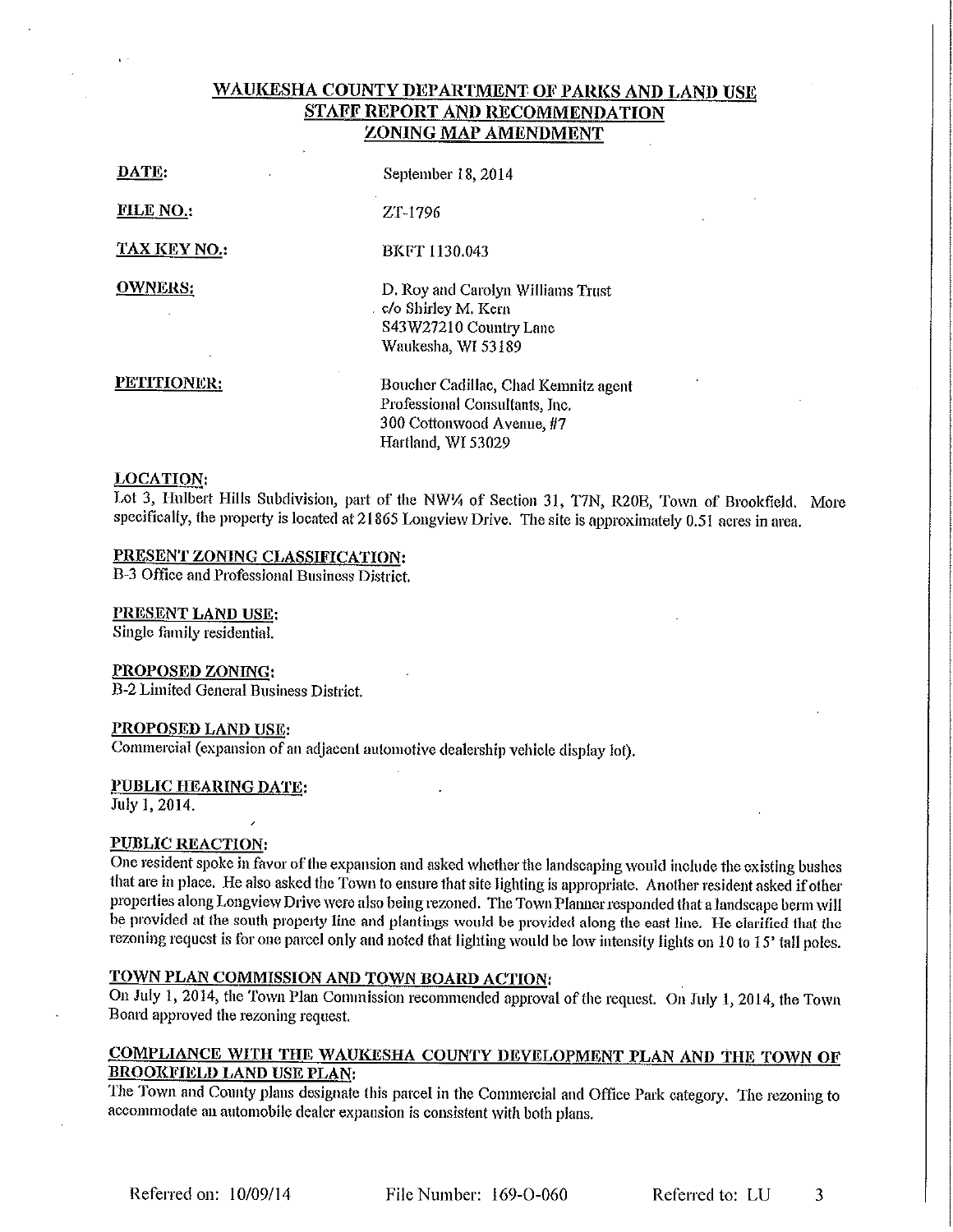### ZT-1796 (D. Roy and Carolyn Williams Trust)

### **OTHER CONSIDERATIONS:**

Boucher Cadillac is proposing to expand its vehicle display area by acquiring the subject parcel that is immediately adjacent to its dealership along Longview Drive (see Exhibit "A"). Longview Drive serves as a frontage road to immediately adjacent U.S.H. 18. The existing car dealership holdings are located within the City of Waukesha, while the adjacent 1/2 acre parcel that is to be acquired and rezoned is located within the Town of Brookfield.

The current Town zoning designation of the parcel (B-3 Office and Professional Business District) does not provide for automobile dealerships or related automotive sales/display lots. The proposed district, the B-2 Limited General Business District, provides for a wide range of retail and commercial uses. The Town has granted a special exception to allow for the vehicle storage/display lot to be constructed without the principal commercial building being located on the same parcel, subject to the rezoning being finally approved.

The Town has reviewed the site plan for the expanded dealership facility and is requiring landscape screening along the south and east property lines in order to shield adjacent single family uses from the dealership lot. A landscaped berm is proposed for the south property line in order to continue the existing dense landscape plantings that currently exist along the existing display lot immediately west of the subject lands. The parcels to the south are part of the Hulburt Hills Addition No. 1 subdivision plat. The parcel immediately to the east is in residential use, however, the lands are planned for commercial use on the Town and County land use plans and the Town Planner indicated that redevelopment of the site for commercial use has been discussed. Full cut off type lighting fixtures will be installed to prohibit light spillage and lower intensity lights will be used near property boundaries. The Town Planner has noted that changes in technology have reduced noise issues related to speaker systems that previously "called" vehicles on such car lots, which alleviates noise concerns relative to the nearby residences,

The new display lot will be connected to the existing display lot and dealership driveways via a singular driveway connection near the southwest corner of the property. The project will not create more than  $\frac{1}{2}$  acre new impervious surface and the Town is requiring that site runoff be directed to the ditch along Longview Drive. The four adjacent single family properties to the east will remain zoned B-3. Although the subject parcel will be the only parcel within the subject area zoned B-2, Staff feels that because the property is located next to the City of Waukesha municipal boundary and a car dealership is present on the adjacent City lands, the rezoning to match the adjacent City zoning designation is appropriate and not an undesirable "spot" zoning condition.

### STAFF RECOMMENDATION:

The Planning and Zoning Division Staff recommends approval of the rezoning request. The expansion of the car dealership use to an adjacent property is consistent with land use plan recommendations that call for a transition of the properties along Longview Drive to commercial uses over time.

Respectfully submitted,

Jason Fruth

Jason Fruth Planning and Zoning Manager

Attachments: Exhibit "A", Map and Town Ordinance

N:\PRKANDLU\Planning and Zoning\Rezones\Staff Reports\1796 D Roy and Carolyn Williams Trust bkt.doc

Referred on: 10/09/14

File Number: 169-O-060

Referred to: LU

4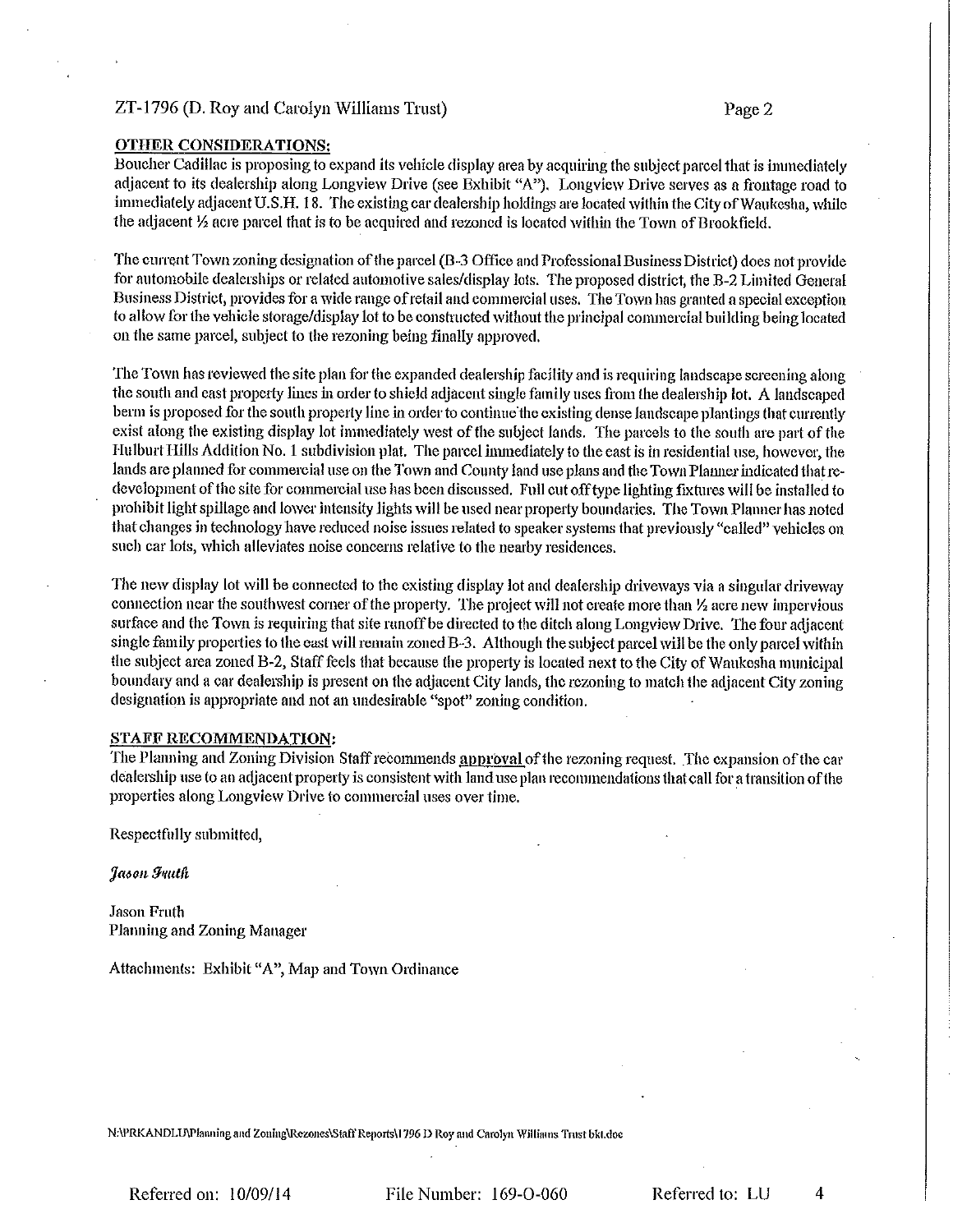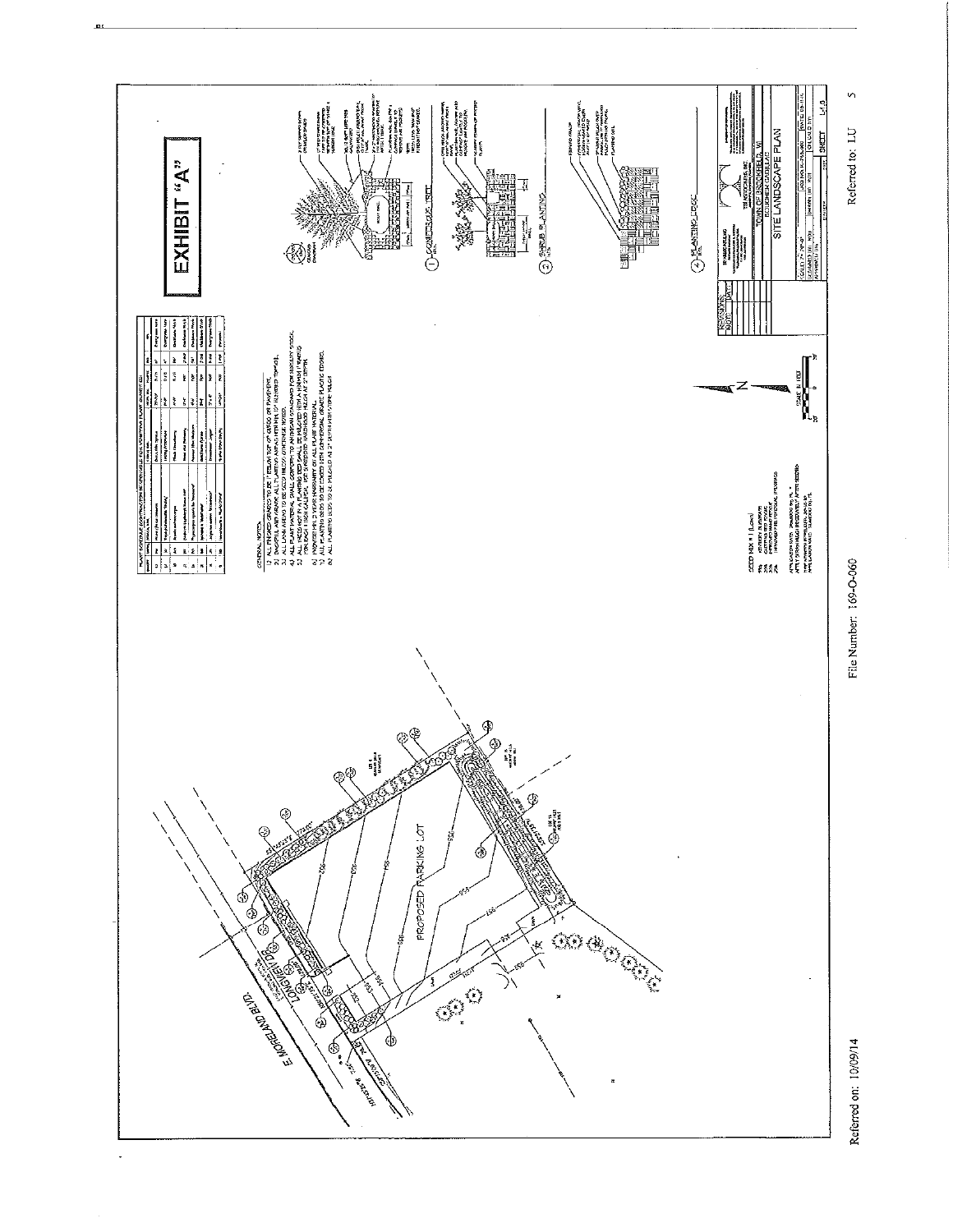

File Number: 169-O-060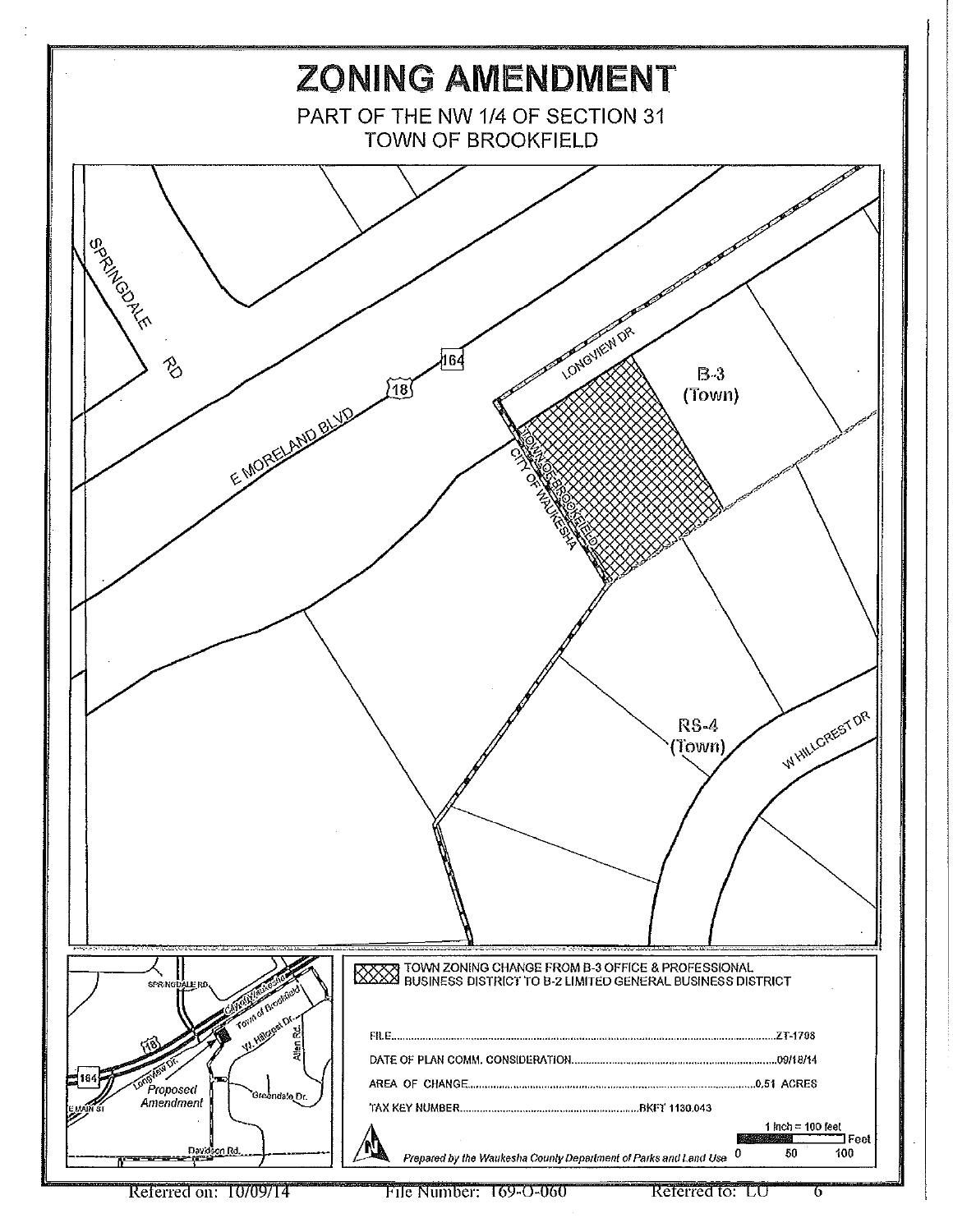# ORDINANCE REZONING OF PROPERTY FROM B-3 OFFICE AND PROFESSIONAL BUSINESS DISTRICT to B-2 LIMITED GENERAL BUSINESS CLASSIFICATION TOWN OF BROOKFIELD, WAUKESHA COUNTY, WISCONSIN

# THE TOWN BOARD OF THE TOWN OF BROOKFIELD, WAUKESHA COUNTY, WISCONSIN, DOES ORDAIN AS FOLLOWS:

SECTION 1: The following described property is rezoned from the B-3 Office  $\&$ Professional Business District to B-2 Limited General Business District.

LOT 3 HULBURT HILLS SUBDIVISION PT NW1/4 SEC 31 T7N R20E DOC# 2704613, Town of Brookfield, Waukesha County, Wisconsin. The property is identified as Tax Key Number BKFT 1130-043.

SECTION 2: All ordinances, or parts of this ordinance, conflicting or contravening the provisions of this ordinance are horoby repealed.

SECTION 3: This ordinance shall take effect upon passage and posting as provided by

Dated this 1st day of July 2014.

**ATTEST** 

law.

Jane-EJ Carlson, Clerk

WAUKESHA/CÓU Ý. WISCONSIN

TOWN BOARD, AOWN OF BROOKFIELD

th Henderson, Chairm

Steve Kóhlmann, Supervisor

Dan Shea, Supervisor

Patrick Stooeb upervisor

Schatzman Sr., Supervisor

File Number: 169-O-060

7